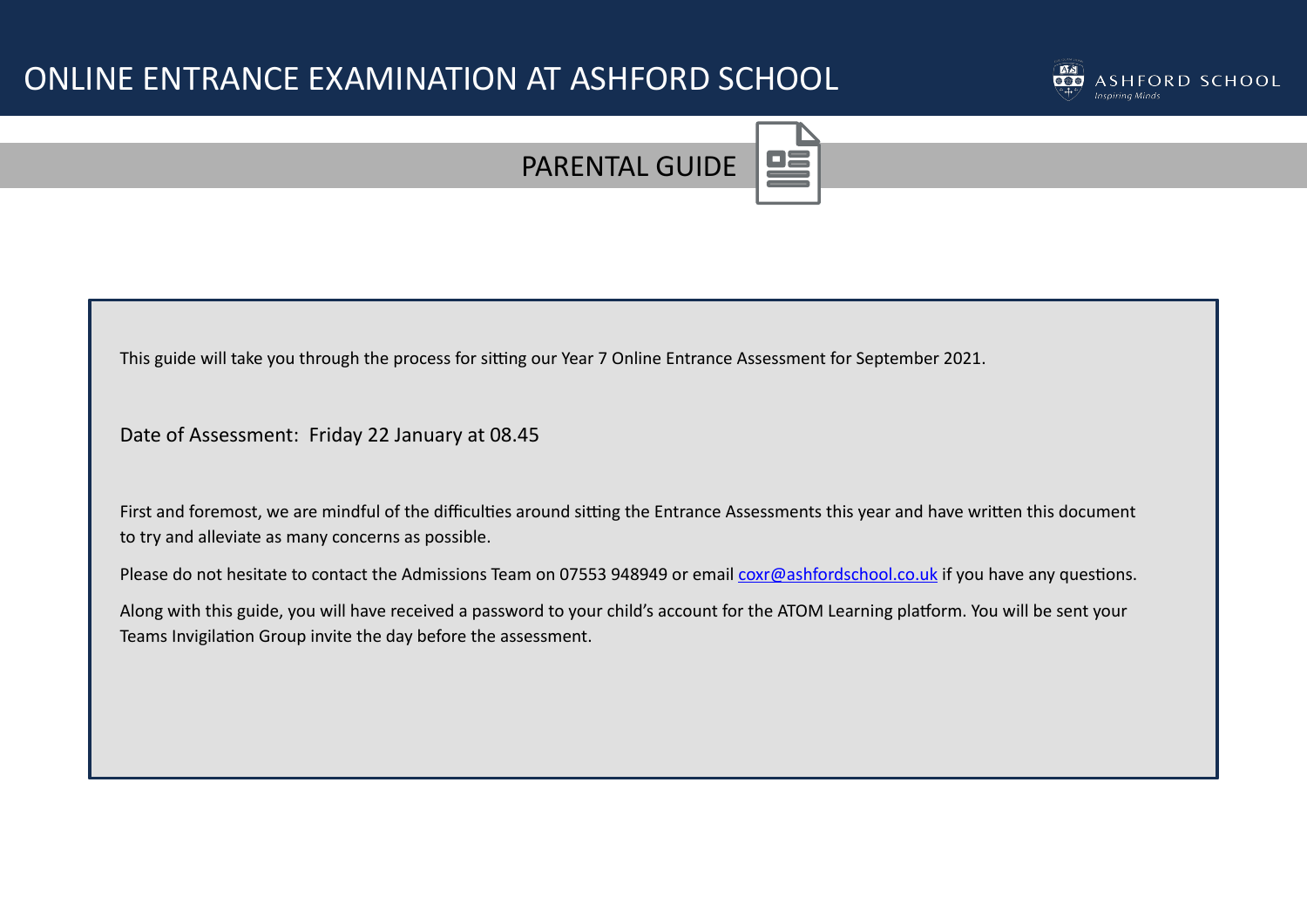

## SUMMARY

The assessment will be online and can be completed at home. It will consist of three tests, all of which are multiple choice. The tests are adaptive and will produce an accurate Standard Age Score for Ashford's review following its completion.

Please note: adaptive tests become more challenging where a pupil is performing well and vice versa.

The timings of the tests are as follows:

09.00 - English (25 minutes)

09.40 - Non Verbal Reasoning (32 minutes)

10.30 - Maths (50 minutes)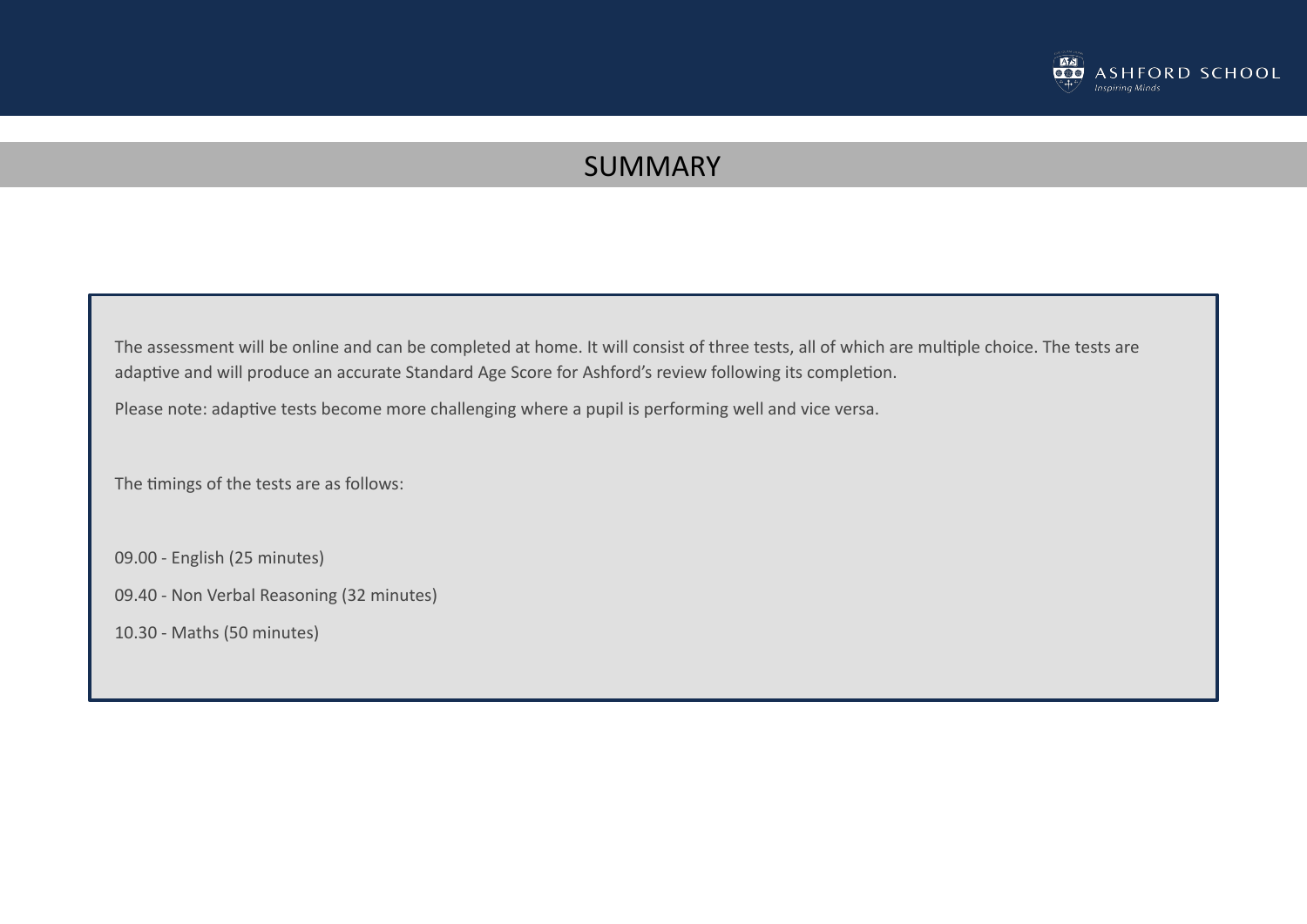

#### BEFORE THE ASSESSMENT

In order to ensure the smooth running of the assessment:

Your child will need the following:

Devices:

❑ A device to complete the Entrance assessment on; ideally an iPad, surface go, a laptop or a desktop computer. This device will need to be connected to a power supply throughout the examination. Please ensure you have the latest version of Google Chrome installed.

 $\square$  An additional device with a camera and Microsoft Teams downloaded, to allow candidates to be invigilated; ideally an iPad or mobile phone.

 $\Box$  Both devices will need a connection to the internet.

In addition:

❑ A clear space to work (ideally not a bedroom).

 $\Box$  Paper and pen or pencil for rough Math calculations

Familiarisation

Please can your child login to ATOM Learning prior to the assessment using the username and login that has been emailed separately.

https://app.atomlearning.co.uk/login

There is a short familiarisation exercise to complete for English, Maths and Non Verbal Reasoning under the 'To Do' list (see video for further instructions).

See Video Instructions: Instructions on how to access the familiarisation exercises that have now been set in English, maths and non[verbal reasoning](https://linkprotect.cudasvc.com/url?a=https%253a%252f%252fwww.loom.com%252fshare%252fca86d619116b43688187b99c2faaa7af&c=E,1,dbc5voFeSwBhlj5kwGU5Jw9Wx27_qQIuid_xv1_p5H6cuy1_6mrRHwQ9-IKfkwC-S5f12iKZ1pMddzhCVUOTk8fNnZ68kx5GBZu82c-hSfjzd9UlkhXAAnHu8A,,&typo=1)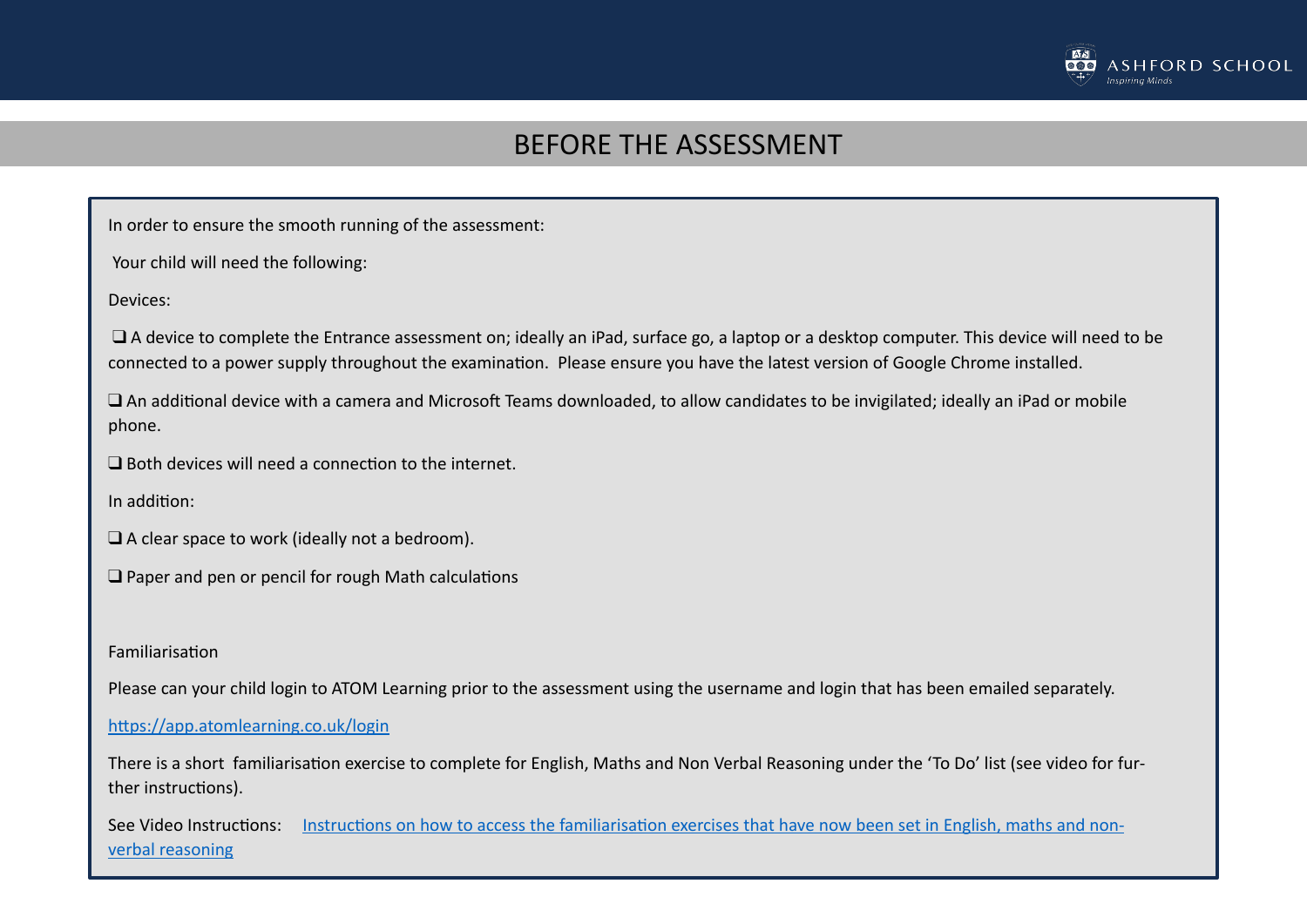

#### Setting up for the Assessment

Please ensure that your child is sitting at a table to complete the Entrance Assessment.

Device 1 is for completing the Entrance Assessment

□ This device should be in front of the pupil ready to type.

□The candidate must login to ATOM Learning (https://app.atomlearning.co.uk/login) using the Username and Password that you will have been sent separately.

 $\Box$  The device must be plugged into a power source continually.

See Video Instructions:

Instructions to access the official test on the day of the assessment.

Device 2 for invigilating the Entrance Assessment

- $\Box$  This device should be set up with Microsoft Teams.
- $\Box$  It must be fully charged, or plugged into a power source continually.

❑ It needs to be placed according to the photo, to show your child, and their hands when typing on their device.

 $\Box$  The volume and video must be on for the duration of the assessment.

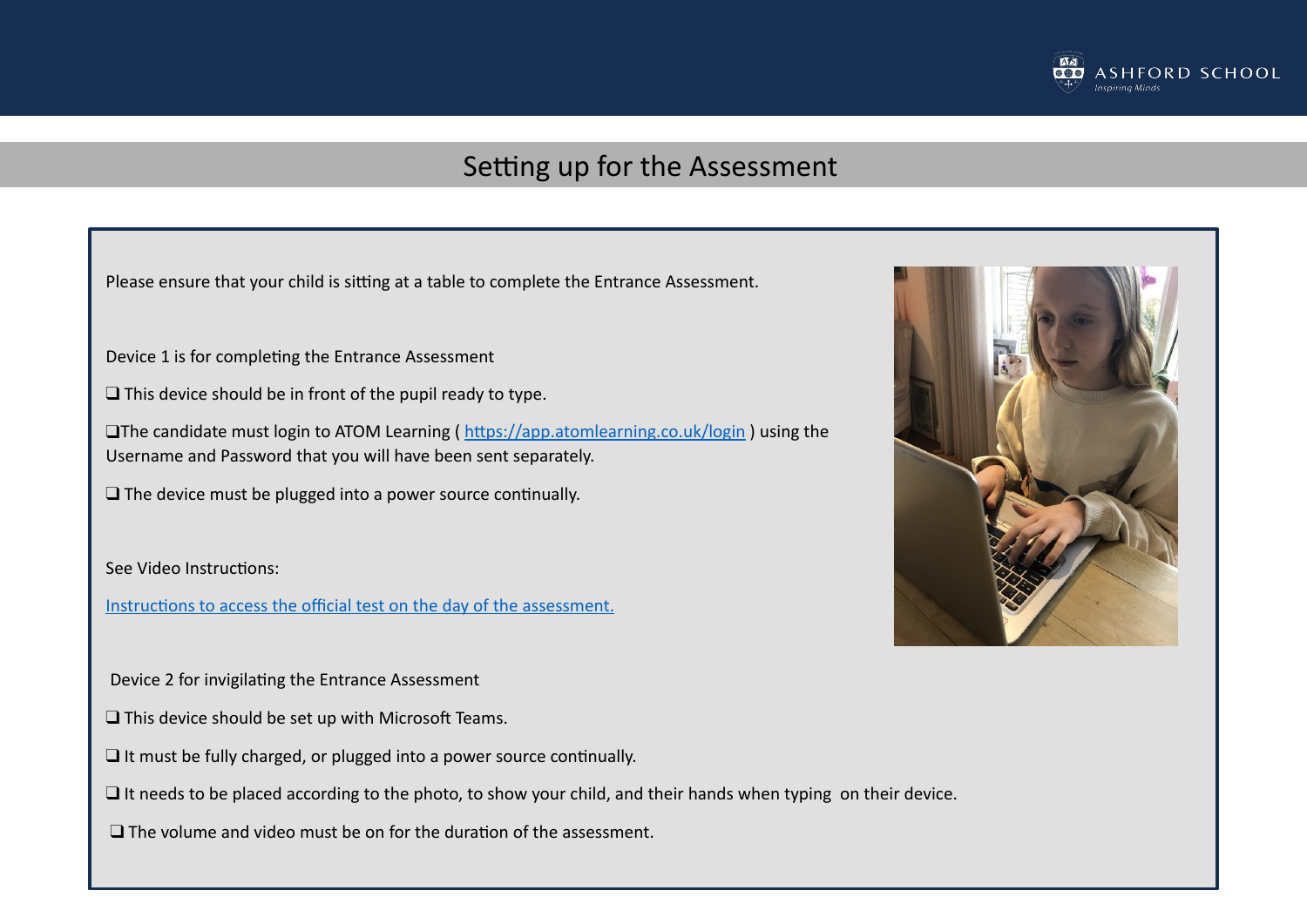

## On the Day

Starting the assessment Please ensure that your child is ready and set up by 08.45. Candidates should join the Teams invigilation group on their second device at 08.45. The invigilator will greet your child on Teams and is there purely to ensure fairness for all those entering the assessment. As with assessments within school, once the assessment has started, they will only speak to your child to let them know when their test is finished. Pupils must not talk during the assessment. Parents should not talk to either their child or the invigilator during the exam. Please ensure the camera and microphone are on at all times. The Invigilator will read out the instructions prior to your child commencing the assessment. When instructed, your child can click onto the MOCK SESSION button on the top right hand corner. The Invigilator will instruct your child when to begin the assessment. Each assessment has a timer and your child will be able to see how long they have left to complete the assessment. There will be a short break in-between the three papers. Once the final paper is complete, your child is free to log off ATOM Learning. The results of the assessment will be communicated to you w/c 8 February 2021.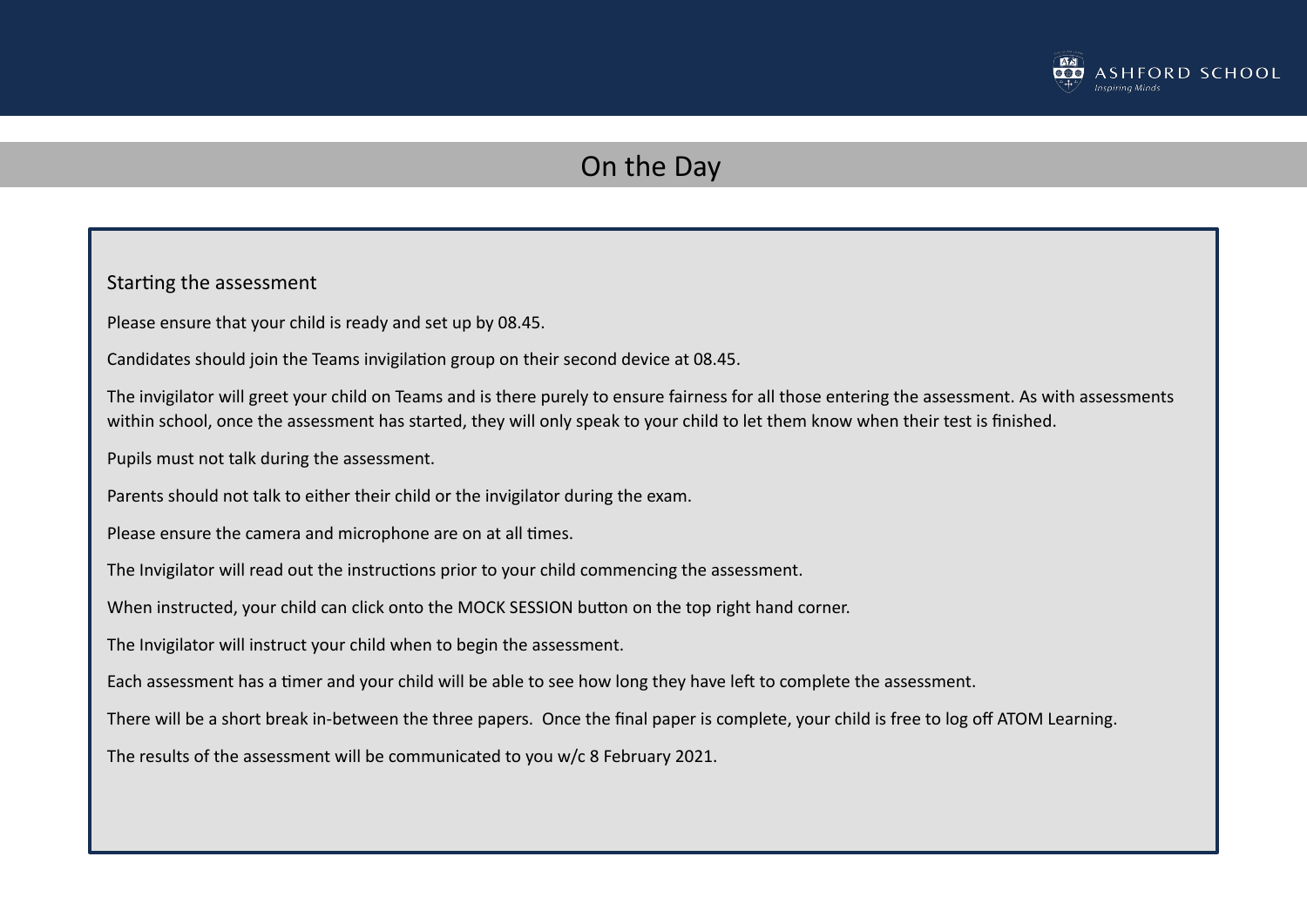

## Questions

Please rest assure that we will do all that we can to help on the day. We do not want your child to worry about the assessment. Here are some questions that we have envisaged parents might ask:

1.What happens if my child is ill on the day?

Please email coxr@ashfordschool.co.uk as early as possible and we will arrange for your child to sit the assessments on an alternative day.

2. What does my child need to wear?

We want your child to feel as comfortable as possible, so they can wear whatever they like.

3. What happens if we haven't received the username and password, or Invigilation Teams invitation?

If you haven't received your username and password by Wednesday, please email [kershaws@ashfordschool.co.uk.](mailto:kershaws@ashfordschool.co.uk) Your Invigilation Teams invitation will be sent out on Thursday

4. What happens if the password on the day doesn't work?

Please don't panic! We will be on hand to help you with this if there is a problem. Please speak to your invigilator on the Teams meeting or contact Sarah Kershaw